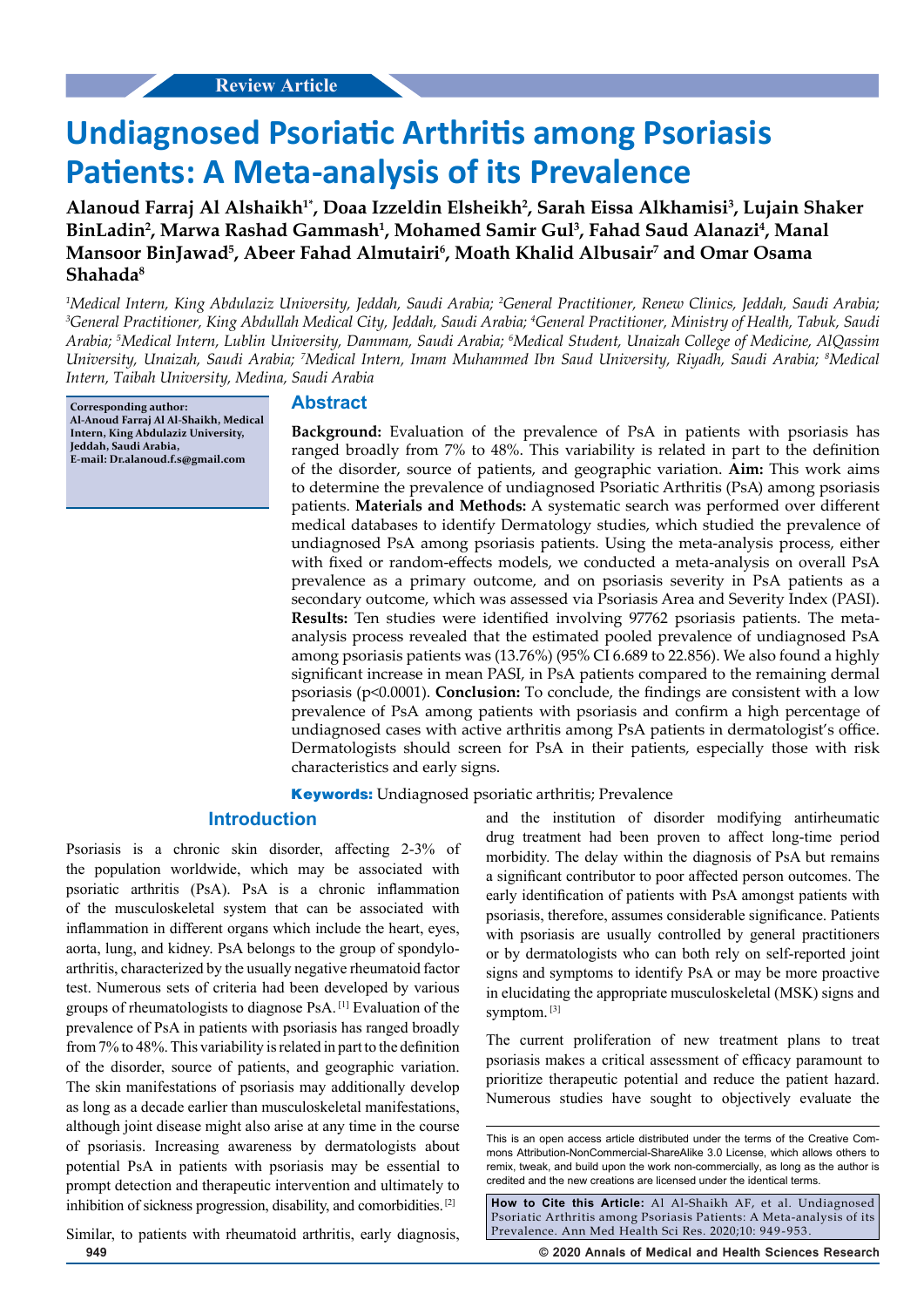numerous available psoriasis severity tools; however, no best instrument has yet been diagnosed. They reviewed all medical studies grading the severity of psoriasis for 29 years and analyzed assemble validity, content material validity, internal consistency, intraobserver variation, sensitivity to change, and acceptability/time required to perform the measurement. They observed that not one of the scoring tools met all the validation criteria, but that the Psoriasis Area and Severity Index (PASI) was the most extensively studied and most thoroughly validated. In the end, this study recommended the PASI for both clinical and scientific scoring of psoriasis severity. [4] This work aims to determine the prevalence of undiagnosed Psoriatic Arthritis (PsA) among psoriasis patients.

# **Literature Review**

Our review came following the (PRISMA) statement guidelines. [5]

### **Study eligibility**

The included studies should be in English, a journal published article, and a human study describing psoriasis patients. The excluded studies were non-English or animal studies.

## **Study identification**

Basic searching was done over the PubMed, Cochrane library, and Google scholar using the following keywords: Undiagnosed Psoriatic Arthritis, Prevalence.

### **Data extraction and synthesis**

Cohort, prevalence, and epidemiologic studies, which studied the psoriasis patients, will be reviewed. Outcome measures included overall PsA prevalence (as a primary outcome), and psoriasis severity in PsA patients as a secondary outcome, which was assessed via Psoriasis Area and Severity Index (PASI), (as a secondary outcome).

#### **Study selection**

We found 270 records, 220 excluded based on title and abstract review; 50 articles are searched for eligibility by full-text review; 18 articles cannot be accessed; 12 studies were reviews and case reports; 10 were not describing the functional outcome, leaving 10 studies that met all inclusion criteria.

## **Statistical methodology**

The pooling of data, Proportions (%), standard mean differences

(SMDs), with 95% confidence intervals (CI) were done, using MedCalc ver. 18.11.3 (MedCalc, Belgium). According to heterogeneity across trials using the  $I_2$ -statistics; a fixed-effects model or random-effects model were used in the meta-analysis process.

### **Results**

The included studies published between 2009 and 2020. Regarding the region of our studies, there were 6 European studies, 4 American studies, and 1 Asian study [Table 1]. [6-13] Regarding patients' characteristics, the total number of patients in all the included studies was 97762 patients, with 2463 patients diagnosed as PsA [Table 1].

The mean age of all patients was (50.3 years) [Table 1]. A meta-analysis study was done on 10 studies that described the prevalence of undiagnosed PsA; with an overall number of patients (N=97762) [Table 2]. [6-13] Each outcome was measured by:

## **a. Pooled Prevalence (Proportion)**

• Of overall PsA prevalence.

### **b. Standard Mean Difference (SMD)**

• For psoriasis severity (PASI), between psoriasis patients and PsA patients.

Concerning the primary outcome measure, we found 10 studies reported the prevalence of PsA, with a total number of patients (N=97762).  $I_2$  (Inconsistency) was 99.5% with a highly significant Q test for heterogeneity ( $p<0.0001$ ), so the randomeffects model was chosen to assess the pooled prevalence. Using the random-effects model, the meta-analysis process revealed that, the estimated pooled prevalence of PsA among psoriasis patients was (13.76%) (95% CI 6.689 to 22.856) [Figure 1].

Concerning the secondary outcome measures, we found 6 studies reported PASI with a total number of patients (N=5578).  $I_2$  (Inconsistency) was 86% with highly significant Q test for heterogeneity (p<0.0001), so random-effects model was carried out; with overall SMD=0.5 (95% CI 0.257 to 0.761). Using the random-effects model, the meta-analysis process revealed a highly significant increase in mean PASI, in PsA patients compared to the remaining dermal psoriasis (p<0.0001) [Figure 2].

| Table 1: Patients and study characteristics. |                             |                |                                 |                     |                     |  |  |  |  |  |
|----------------------------------------------|-----------------------------|----------------|---------------------------------|---------------------|---------------------|--|--|--|--|--|
| N                                            | <b>Author</b>               | Region         | <b>Number of patients</b>       |                     |                     |  |  |  |  |  |
|                                              |                             |                | <b>Total psoriasis patients</b> | <b>PsA patients</b> | Age (Average years) |  |  |  |  |  |
|                                              | Reich et al. [6]            | Europe         | 1511                            | 312                 | 50                  |  |  |  |  |  |
| 2                                            | Yang et al. [7]             | Asia           | 1928                            | 112                 | 39.2                |  |  |  |  |  |
| 3                                            | Tinazzi et al. [8]          | Europe         | 228                             | 71                  | 50                  |  |  |  |  |  |
| 4                                            | Haroon, et al. [9]          | Europe         | 100                             | 29                  | 52                  |  |  |  |  |  |
| 5                                            | Philip J. Mease et al. [10] | Europe/America | 949                             | 117                 | 51                  |  |  |  |  |  |
| 6                                            | Lebwohl et al. $[11]$       | America        | 1005                            | 270                 | 57                  |  |  |  |  |  |
|                                              | Nadeau et al. [12]          | Europe         | 133                             | 13                  | 52.8                |  |  |  |  |  |
| 8                                            | P. J. Mease et al. $[13]$   | America        | 1516                            | 112                 | 51                  |  |  |  |  |  |
| 9                                            | Green et al. [14]           | Europe         | 90189                           | 1409                | 48.5                |  |  |  |  |  |
| 10                                           | Sarabia et al. [15]         | America        | 203                             | 18                  | 52                  |  |  |  |  |  |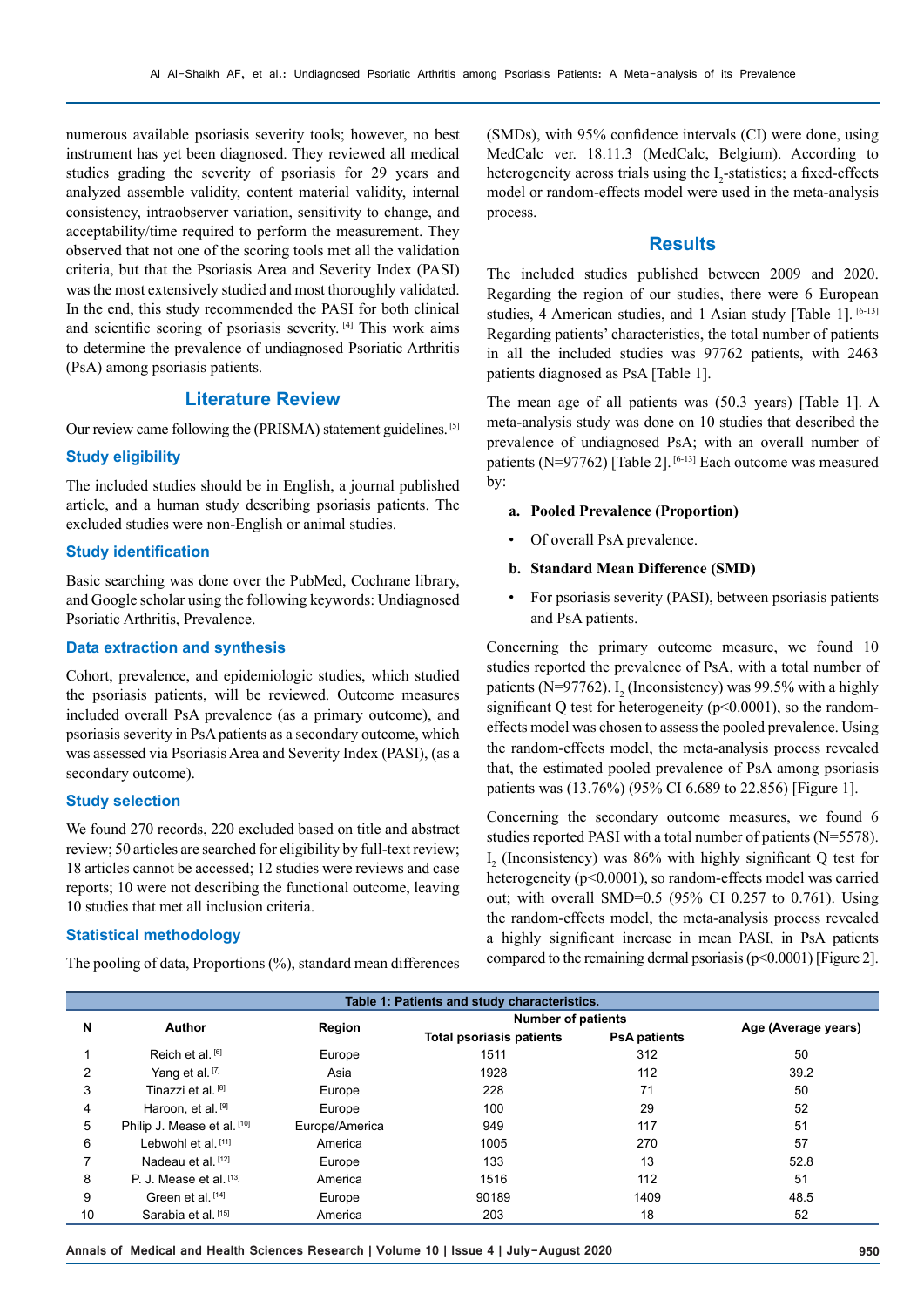|    |                                |                                                 |                | Table 2: Summary of outcome measures in all studies.         |           |                               |           |
|----|--------------------------------|-------------------------------------------------|----------------|--------------------------------------------------------------|-----------|-------------------------------|-----------|
|    |                                | <b>Primary outcome</b><br><b>PsA</b> prevalence |                | <b>Secondary outcome</b><br><b>Psoriasis severity (PASI)</b> |           |                               |           |
| N  | <b>Author</b>                  |                                                 |                |                                                              |           |                               |           |
|    |                                | <b>Psoriasis</b><br>patients                    | Prevalence (%) | <b>PASI (psoriasis</b><br>patients)                          | <b>SD</b> | <b>PASI (PsA</b><br>patients) | <b>SD</b> |
|    | Reich et al. [6]               | 1511                                            | 20.6           | 11.5                                                         | 3.4       | 14.3                          | 3.8       |
|    | Yang et al. [7]                | 1928                                            | 5.8            | 6                                                            | 5.6       | 9.7                           | 10.4      |
| 3  | Tinazzi et al. [8]             | 228                                             | 31.1           | 5.8                                                          | 2.88      | 6.8                           | 3.18      |
| 4  | Haroon, et al. [9]             | 100                                             | 29             | 1.89                                                         | 1.14      | 2.4                           | 1.13      |
| 5  | Philip J. Mease et al. [10]    | 949                                             | 12.3           | 5.8                                                          | 5.7       | 6.7                           |           |
| 6  | Lebwohl et al. [11]            | 1005                                            | 26.8           | -                                                            | -         | ۰                             |           |
|    | Nadeau et al. [12]             | 133                                             | 9.77           | $\blacksquare$                                               |           | $\blacksquare$                |           |
| 8  | P. J. Mease et al. $[13]$      | 1516                                            | 7.4            | -                                                            |           |                               |           |
| 9  | Green et al. [14]              | 90189                                           | 1.5            | $\blacksquare$                                               |           | $\blacksquare$                |           |
| 10 | Sarabia et al. <sup>[15]</sup> | 203                                             | 806            | 2.4                                                          | 3.8       | 5.8                           | 10.9      |



**Figure 1:** Forest plot demonstrating (pooled PsA prevalence).



**Figure 2:** Forest plot demonstrating (PASI difference).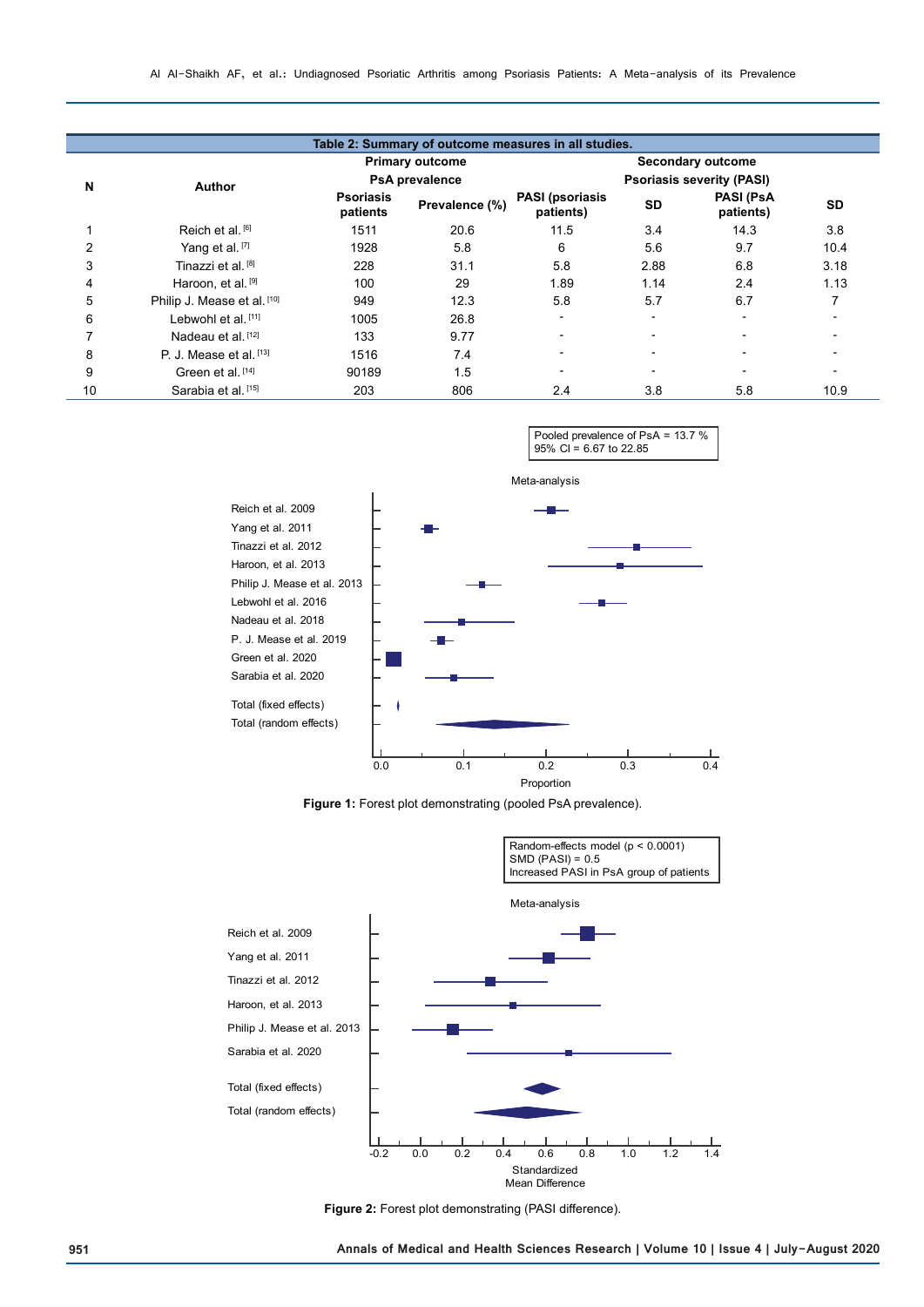#### **Discussion**

This work aims to determine the prevalence of undiagnosed Psoriatic Arthritis (PsA) among psoriasis patients.

The included studies published between 2009 and 2020. Regarding the region of our studies, there were 6 European studies, 4 American studies, and 1 Asian study. Regarding patients' characteristics, the total number of patients in all the included studies was 97762 patients, with 2463 patients diagnosed as PsA. The mean age of all patients was (50.3 years). Concerning the primary outcome measure, we found 10 studies reported the prevalence of PsA, with a total number of patients (N=97762). Using random-effects model, the metaanalysis process revealed that, the estimated pooled prevalence of PsA among psoriasis patients was (13.76%) (95% CI 6.689 to 22.856), which came in agreement with Villani et al. [14] Prey et al. [1] Camisa, [15] Yang et al. [7] Haroon, Kirby, and FitzGerald [3] and Ibrahim, Waxman, and Helliwell. [16] Villani et al. reported that their systematic search strategy leads to the final selection of 12 studies 7 epidemiological studies aimed at determining the prevalence of PsA in patients with skin psoriasis and 5 studies aimed at validating a PsA questionnaire. The prevalence of undiagnosed PsA was 15.5% when all studies had been considered and 10.1% whilst only epidemiological studies had been considered. [16] Prey et al. 2010 reported that the initial literature search diagnosed 2171 references.

Based totally on abstract reading and exclusion of studies not written in English or French, and without the manage group, the final selection included 20 epidemiological studies. With the eight studies using rheumatologically validated criteria, the prevalence of PsA among psoriasis patients spanned a wide range from 7% to 26%. [1] Camisa reported that, although PsA as a specific clinical entity remains questioned, it differs from rheumatoid arthritis (RA) in radiographic appearance, clinical presentation, and genetic predisposition. Although PSA and RA share some HLA allotypes, such as DR4, others, which include B27, BW38, DR7, and CW6, occur with significantly higher frequency in PSA. While HLA-Cw0602 has one of the most powerful most important histocompatibility complex (MHC) associations with psoriasis and psoriatic arthritis, it is observed in only 17% of patients with psoriasis versus 9% of controls. [15] Yang et al. reported that, among 1928 patients with psoriasis, 112 patients (5.8%) had PsA, of which 92% turned into newly identified. Oligoarthritis (48.2%) was the most common manifestation pattern, followed by spondylitis (26.8%), polyarthritis (19.6%), and classic distal interphalangeal (DIP) arthritis (5.4%). Enteritis was present in 26.8% and dactylitis in 13.4% of the patients. PsA had more severe skin disorders if compared with patients without PsA (mean PASI 9.7 vs. 6). [7]

Ibrahim, Waxman, and Helliwell 2009 reported that one hundred sixty-eight questionnaires have been returned (response rate 27%) and 93 people (55% of questionnaire respondents) were examined. Of these 93 people, 12 were thought to have clinical PsA. Six of the 93 tested patients did not have psoriasis or a family history of psoriasis and had no historical features or

clinical signs and symptoms of psoriasis on interview and examination. Extrapolating from the data of those people tested, the estimated (corrected) incidence was 13.8%. [16] Concerning the secondary outcome measures, we found 6 studies reported PASI with a total number of patients (N=5578). Using randomeffects model, the meta-analysis process revealed a highly significant increase in mean PASI, in PsA patients compared to the remaining dermal psoriasis  $(p<0.001)$ , which came in agreement with Mattei, Corey, and Kimball, [17] Robinson, Kardos, and Kimball, <a>[4]</a> Schmitt and Wozel, <a>[18]</a> Villani et al. [14] and Mease. [19] Mattei, Corey, and Kimball reported that the tested studies stated PASI and DLQI data at baseline and 10- 16 weeks following treatment, when average percent reduction in PASI was plotted against the average decrease in DLQI (Dermatology life quality index score) throughout 22 treatment arms, a correlation coefficient value of 0.89 was observed (p<0.01). [17] Robinson, Kardos, and Kimball in 2012 reported that different trials in moderate to severe psoriasis had been reviewed. They recorded the percentage of patients achieving both 75% decrease in PASI rating (PASI 75) and PGA 0 or 1 (clear or almost clear) at eight to sixteen weeks, 17 to 24 weeks, and greater than 24 weeks of treatment with the investigational drug. Their literature review yielded 30 trials for the usage of biologic agents in moderate to extreme psoriasis. They observed that the 2 evaluation tools correlate very tightly except at the lower bounds of therapeutic efficacy. The r2 values for the correlation among PASI 75 and a score of clear or almost clear at the PGA have been 0.91 at 8 to 16 weeks and 0.89 at 17 to 24 weeks. [4]

Schmitt and Wozel reported that the Psoriasis Area and Severity Index (PASI) were developed to evaluate the effect of retinoid treatment in chronic plaque-type psoriasis. For different medical manifestations of psoriasis, the PASI is not adequate. Both depth and extent (BSA) of the psoriatic plaques are calculated separately for 4 anatomical regions (head, trunk, upper and lower extremities) by way of the medical doctor. The depth of erythema, desquamation, and induration is rated on a 5-point scale with zero indicating no involvement, 1 mild, 2 moderate, 3 extreme, and 4 very severe characteristics. The percentage of involvement of the four anatomical regions is assigned a numerical value of 0-6 with 0 indicating no involvement, 1=1-9%, 2=10-29%, 3=30-forty nine%, 4=50-69%, 5=70-89% and 6=90-100% BSA involvement. They provide reasons why PASI>12 defines severe, PASI 7-12 mild and PASI<7 slight chronic plaque-type psoriasis. [18] Villani et al. reported that to check the effect of severity of the skin disorder, they restricted the analysis to studies that included patients with mean Psoriasis area Severity Index (PASI) scores 10 (prevalence, 18.5%) or to studies that included patients who were seen in a health center placing. [14] Mease reported that PASI measures both surface area and lesional severity of psoriasis. The head, upper extremities, lower extremities, and trunk are assessed separately and then combined the usage of weighting primarily based on the surface area represented through every area (head=0.1, upper extremities=0.2, trunk=0.3, and lower extremities=0.4). The degree of erythema, induration, and scale in each region